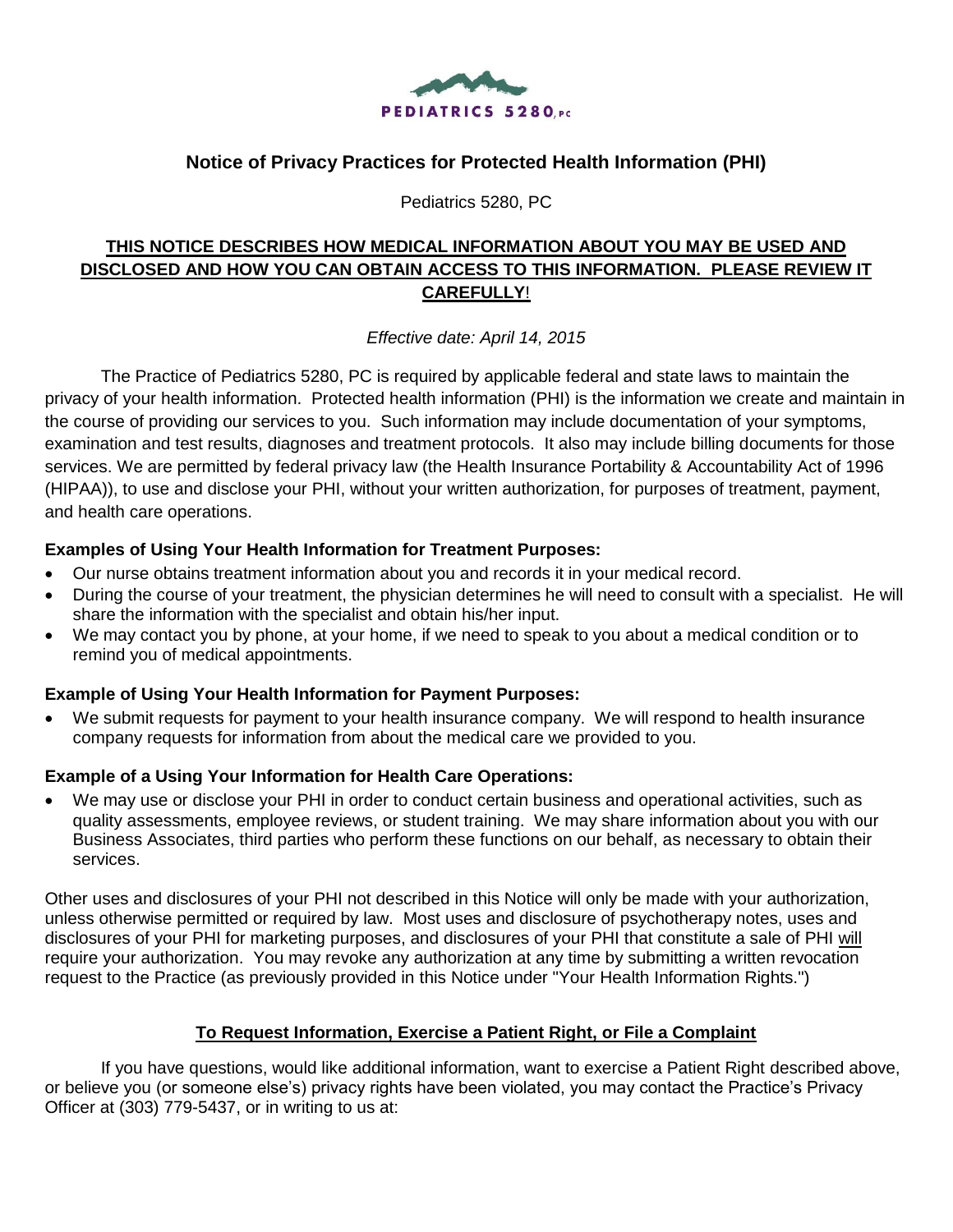#### **Kirk Bouzarelos, MD Pediatrics 5280, PC 9094 E. Mineral Avenue, Suite 120 Centennial, CO 80112**

Please note that all complaints must be submitted in writing to the Privacy Officer at the above address. You may also file a complaint with the Secretary of Health and Human Services (HHS), Office for Civil Rights (OCR). Your complaint must be filed in writing, either on paper or electronically, by mail, fax, or e-mail. The address for the Colorado regional office is: Office for Civil Rights, U.S. Department of Health and Human Services, 999 18th Street, Suite 417, Denver, CO 80202; or call (800) 368-1019. More information regarding the steps to file a complaint can be found at: [www.hhs.gov/ocr/privacy/hipaa/complaints.](http://www.hhs.gov/ocr/privacy/hipaa/complaints)

- We cannot, and will not, require you to waive the right to file a complaint with the Secretary of HHS as a condition of receiving treatment from the Practice.
- We cannot, and will not, retaliate against you for filing a complaint with the Secretary of HHS.

# **Your Health Information Rights**

## **The health and billing records we maintain are the physical property of the Practice. The information in them, however, belongs to you. You have a right to:**

- Obtain a paper copy of our current Notice of Privacy Practices for PHI ("the Notice");
- Receive Notification of a breach of your unsecured PHI;
- Request restrictions on certain uses and disclosures of your health information. We are not required to grant most requests, but we will comply with any request with which we agree. We will, however, agree to your request to refrain from sending your PHI to your health plan for payment or operations purposes if at the time an item or service is provided to you, you pay in full and out-of-pocket;
- Request that you be allowed to inspect and copy the information about you that we maintain in the Practice's designated record set. You may exercise this right by delivering your request, in writing, to our Practice;
- Appeal a denial of access to your PHI, except in certain circumstances;
- Request that your health care record be amended to correct incomplete or incorrect information by delivering a written request to our Practice. We may deny your request if you ask us to amend information that (a) was not created by us (unless the person or entity that created the information is no longer available to make the amendment), (b) is not part of the health information kept by the Practice, (c) is not part of the information that you would be permitted to inspect and copy, or (d) is accurate and complete. If your request is denied, you will be informed of the reason for the denial and will have an opportunity to submit a statement of disagreement to be placed in your record;
- Request that communication of your health information be made by alternative means or at alternative locations by delivering a written request to our Practice;
- If we engage in fundraising activities and contact you to raise funds for our Practice, you will have the right to opt-out of any future fundraising communications;
- Obtain a list of instances in which we have shared your health information with outside parties, as required by the HIPAA Rules.
- Revoke any of your prior authorizations to use or disclose information by delivering a written revocation to our Practice (except to the extent action has already been taken based on a prior authorization).

## **Our Responsibilities**

## **The Practice is required to:**

- Maintain the privacy of your health information as required by law;
- Notify you following a breach of your unsecured PHI;
- Provide you with a notice ('Notice') describing our duties and privacy practices with respect to the information we collect and maintain about you and abide by the terms of the Notice;
- Notify you if we cannot accommodate a requested restriction or request; and,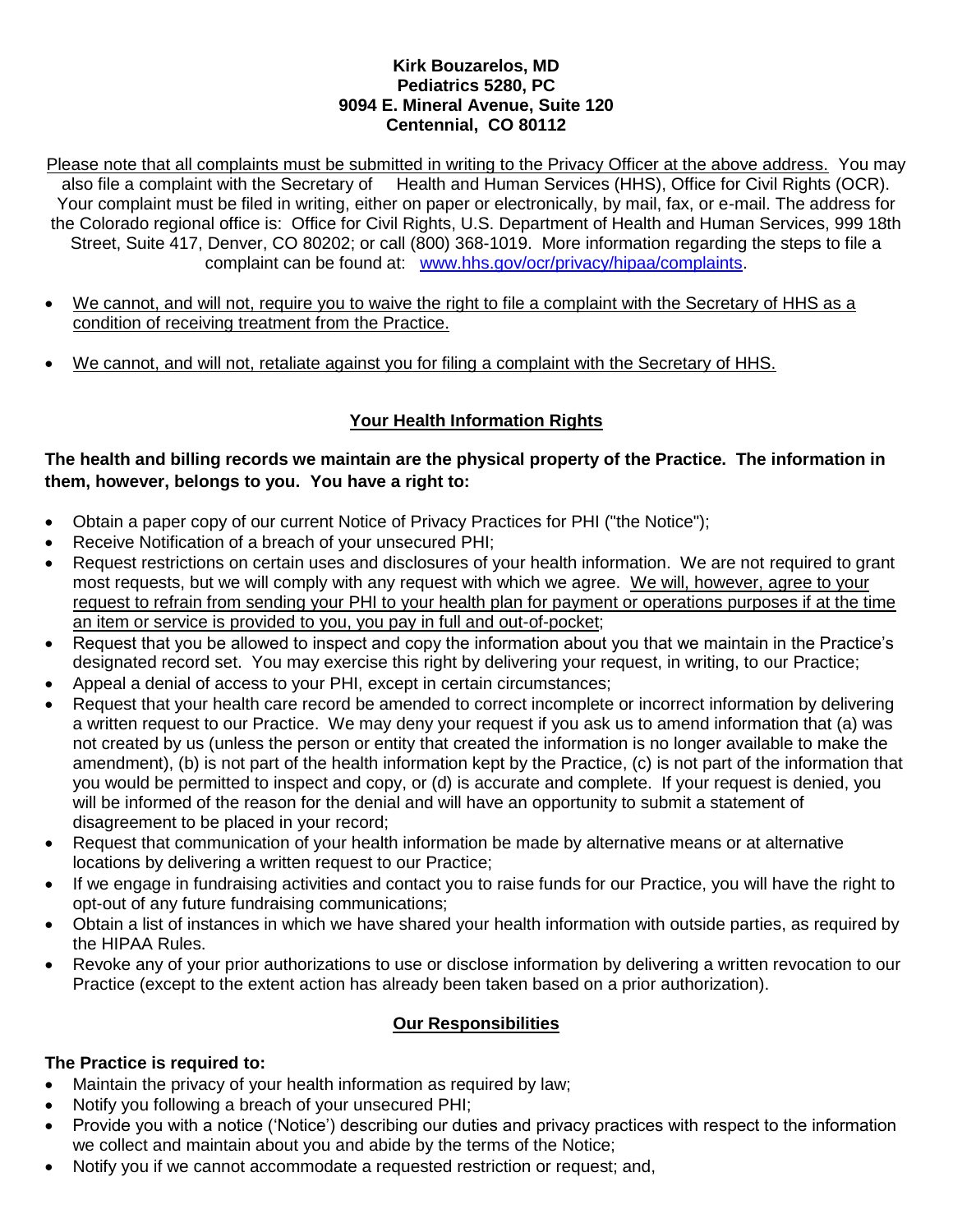Accommodate your reasonable requests regarding methods for communicating with you about your health information and comply with your written request to refrain from disclosing your PHI to your health plan if you pay for an item or service we provide you in full and out-of-pocket at the time of service.

We reserve the right to amend, change, or eliminate provisions of our privacy practices and to enact new provisions regarding the PHI we maintain about you. If our information practices change, we will amend our Notice. You are entitled to receive a copy of the revised Notice upon request by phone or by visiting our website or Practice.

# **Other Uses and Disclosures of your PHI**

## **Communication with Family**

 Using our best judgment, we may disclose to a family member, other relative, close personal friend, or any other person you identify, health information relevant to that person's involvement in your care or payment for care, if you do not object or in an emergency. We may also do this after your death, unless you tell us before you die that you do not wish us to communicate with certain individuals.

## **Notification**

 Unless you object, we may use or disclose your PHI to notify, or assist in notifying, a family member, personal representative, or other person responsible for your care about your location, your general condition, or your death.

#### **Research**

 We may disclose information to researchers if an institutional review board has reviewed the research proposal and established protocols to ensure the privacy of your PHI. We may also disclose your information if the researchers require only a limited portion of your information.

#### **Disaster Relief**

We may use and disclose your PHI to assist in disaster relief efforts.

## **Organ Procurement Organizations**

 Consistent with applicable law, we may disclose your PHI to organ procurement organizations or other entities engaged in the procurement, banking, or transplantation of organs for the purpose of tissue donation/transplant.

## **Food and Drug Administration (FDA)**

 We may disclose to the FDA your PHI relating to adverse events with respect to food, supplements, products and product defects, or post-marketing surveillance information to enable product recalls, repairs, or replacements.

#### **Workers' Compensation**

 If you are seeking compensation from Workers Compensation, we may disclose your PHI to the extent necessary to comply with laws relating to Workers Compensation.

## **Public Health**

 We may disclose your PHI to public health or legal authorities charged with preventing or controlling disease, injury, or disability; to report reactions to medications or problems with products; to notify people of recalls; or to notify a person who may have been exposed to a disease or who is at risk for contracting or spreading a disease or condition.

## **As Required by Law**

 We may disclose your PHI as required by law, or to appropriate public authorities as allowed by law to report abuse or neglect.

## **Employers**

 We may release health information about you to your employer if we provide health care services to you at the request of your employer, and the health care services are provided either to conduct an evaluation relating to medical surveillance of the workplace or to evaluate whether you have a work-related illness or injury. In such circumstances, we will give you written notice of the release of information to your employer. Any other disclosures to your employer will be made only if you execute a specific authorization for the release of information to your employer.

#### **Law Enforcement**

 We may disclose your PHI to law enforcement officials (a) in response to a court order, court subpoena, warrant or similar judicial process; (b) to identify or locate a suspect, fugitive, material witness, or missing